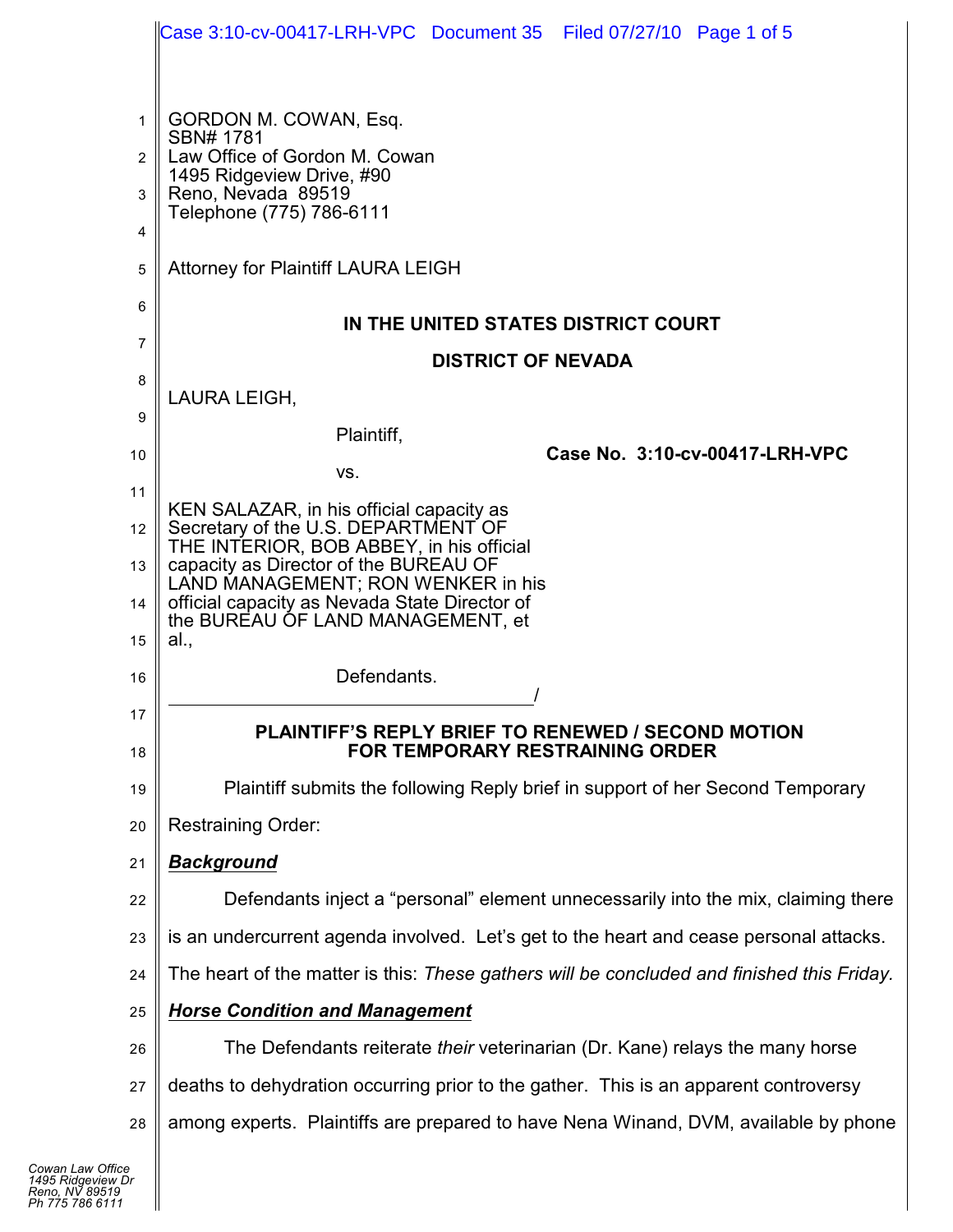# Case 3:10-cv-00417-LRH-VPC Document 35 Filed 07/27/10 Page 2 of 5

1 2 3 4 5 for testimony should the court so require. If horse conditioning is an issue of concern for the court, Plaintiff specifically asks that the court make Dr. Winand available by phone where she resides in upstate New York. The undersigned is prepared to offer the court her telephone number for this purpose. She just needs to know the date and time of the scheduled hearing and timing of her anticipated contribution.

6 7 8 9 Meanwhile, Dr. Kane's "death journal" does not appear to include the dead horse found on the rocks as is depicted by Katie Fite's photos. Why is that if he is the veterinarian in charge and who is also in charge of keeping a death toll? What was the cause of death of the horse depicted in Katie Fite's photo?

10 11 12 13 14 Dr. Kane said he traveled to the Owyhee site where horses were gathered. His conclusions were based in part on his observations of having found no water. Why did he not report the water that Katie Fite documents in her photos along the South Fork of the Owyhee River? Katie Fite's photos are within the same vicinity referenced in the BLM Supplemental Report of July 15, 2010.

15 16 17 18 Plaintiff respectfully requests the final paragraph of Dr. Kane's Declaration be stricken as incorporating opinions to which he is not qualified to testify. These statements reference his personal beliefs as to the compassion the BLM has toward wild horses, a subject inappropriate for the purpose of his Declaration.

19 *Inhumane Method*

20 21 22 Defendants' comments appear merely as argument, without additional substance. Plaintiff relies on the material and information she's provided the court with her Motion.

23 24 Dr. Kane acknowledges his observations of foals within ten weeks of age, being gathered at these sites.

25 26 27 Plaintiff is ready with Dr. Winand's testimony should this be necessary, so long as she is permitted to testify by telephone, to address "humane" issues and other relevant veterinary medicine and related matters to the case.

Plaintiff is informed and believes Dr. Kane was present at the Calico gather

28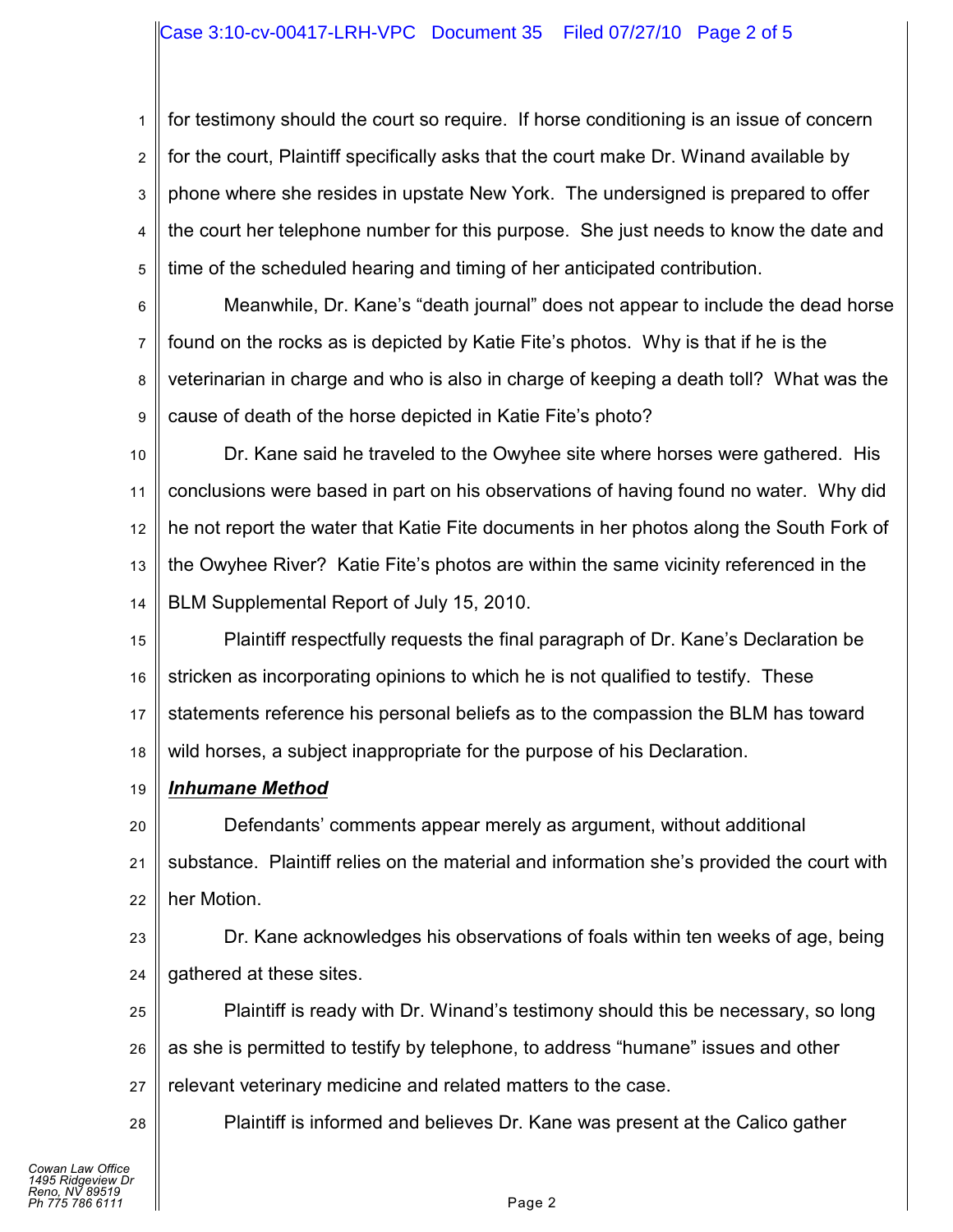1 2 earlier this year. More than 100 horses perished from that Calico gather while Dr. Kane stood by as the BLM's official veterinarian, there.

3 *Public Access*

4 5 The Plaintiff is prepared to discuss at the hearing, access to the Rock Creek and Humboldt HMAs that were offered.

6 7 8 9 10 Plaintiff's experience is that the Rock Creek and Little Humboldt gathers are much more restrictive to the public than other gathers have been in the past. The public access areas were significantly farther away than on previous occasions. Even where gathers in the past concluded on private lands the public (and Plaintiff) Plaintiff recalls being given access to these private land areas, close to the trap sites.

11 12 13 14 15 16 17 18 19 The timing of when the public was given access in Little Humboldt and Rock Creek HMAs is also significantly more restrictive than on past gathers. The Plaintiff and others who attended the Rock Creek public viewing day, were allowed to view the captured horses some three hours after they had been gathered. This belated viewing interferes with the Plaintiff's right to record and document on her own, condition of the horses shortly after they arrive. Respiration rates, perspiration and other outward physical signs demonstrating the condition of horses gathered, are antiseptically removed from the public's view where the Defendants delay by some three hours, the opportunity to see the captured horses.

20 21 22 23 24 25 26 27 28 Also, the length of time of the official public viewing compared with the numerous days it took to gather horses is likewise unreasonable. The Defendants allowed only two public viewing days compared with the numerous days each lasting several hours, the Defendants expended in gathering wild horses from among three separate HMAs. The restriction to only two viewing days, for only a minimal viewing periods, and at a distance that prevents the public from accurately observing the physical and some outward signs of physiological conditions of these horses, is unreasonable, unnecessarily restrictive and also contrary to how the Defendants allowed public access to previous gathers.

*Cowan Law Office 1495 Ridgeview Dr Reno, NV 89519 Ph 775 786 6111* Page 3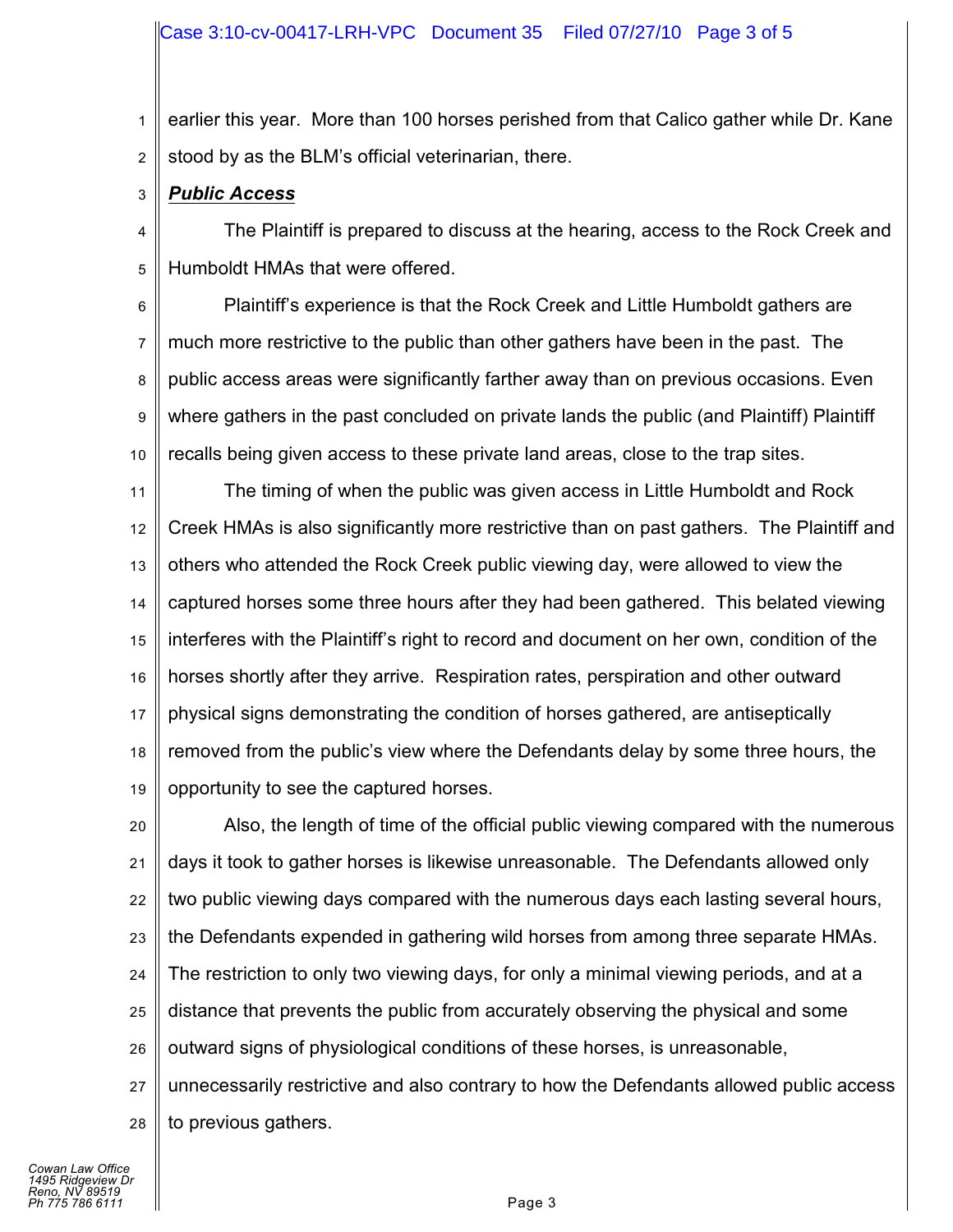# Case 3:10-cv-00417-LRH-VPC Document 35 Filed 07/27/10 Page 4 of 5

1 2 3 Attached with this Motion is a photo of a gather the Plaintiff attended on a prior occasion. Plaintiff was not allowed nearly this same type access at Rock Creek or Little Humboldt. In Owyhee she was refused *all* access to the trap site.

4 5 6 How the Defendants handled public access with prior gathers is relevant where the court allowed the Defendants to promulgate reasonable restrictions for health/safety concerns when lifting the BLM's closure.

7 8 9 Plaintiff believes the location in which the public was allowed access on prior gathers, is reasonable and a good representation of how gathers should incorporate public access for these gathers.

10 11 12 13 Regarding Mr. Overcast's Declaration of how the contractor gently moved wild horses in the HMAs including the Owyhee HMA, if his testimony is the case, then why not be transparent about it? What the BLM did instead, was to conceal *all* activity occurring there.

14

### 15 *Defendants Did Not Refute Noted Range Conditions*

16 17 18 19 There is no apparent discussion from the Defendants countering both the Plaintiff's observations from the air, and Ms. Katie Fite's observations on the ground, relative to range conditions, horse herd population conditions, cattle presence, water, and the like they observed of the Little Humboldt and Rock Creek areas.

20

#### 21 *Little Humboldt Gather*

22 23 24 The Defendants apparently do not rebut what their own public relations film says about the reasons why the Defendants were gathering in Little Humboldt. This gather is not to remove excess horses.

25 26 27 28 Where they apparently acknowledge the gather's purpose is to *not* gather excess horses, the removal of horses from that area would be contrary to the Free Roam Wild Horse and Burro Act of 1971. See, *Colorado Wild Horse and Burrow Coalition, Inc v. Salazar*, 639 F. Supp 2d 87 (D.D.C. 2008).

*Cowan Law Office 1495 Ridgeview Dr Reno, NV 89519 Ph 775 786 6111* Page 4